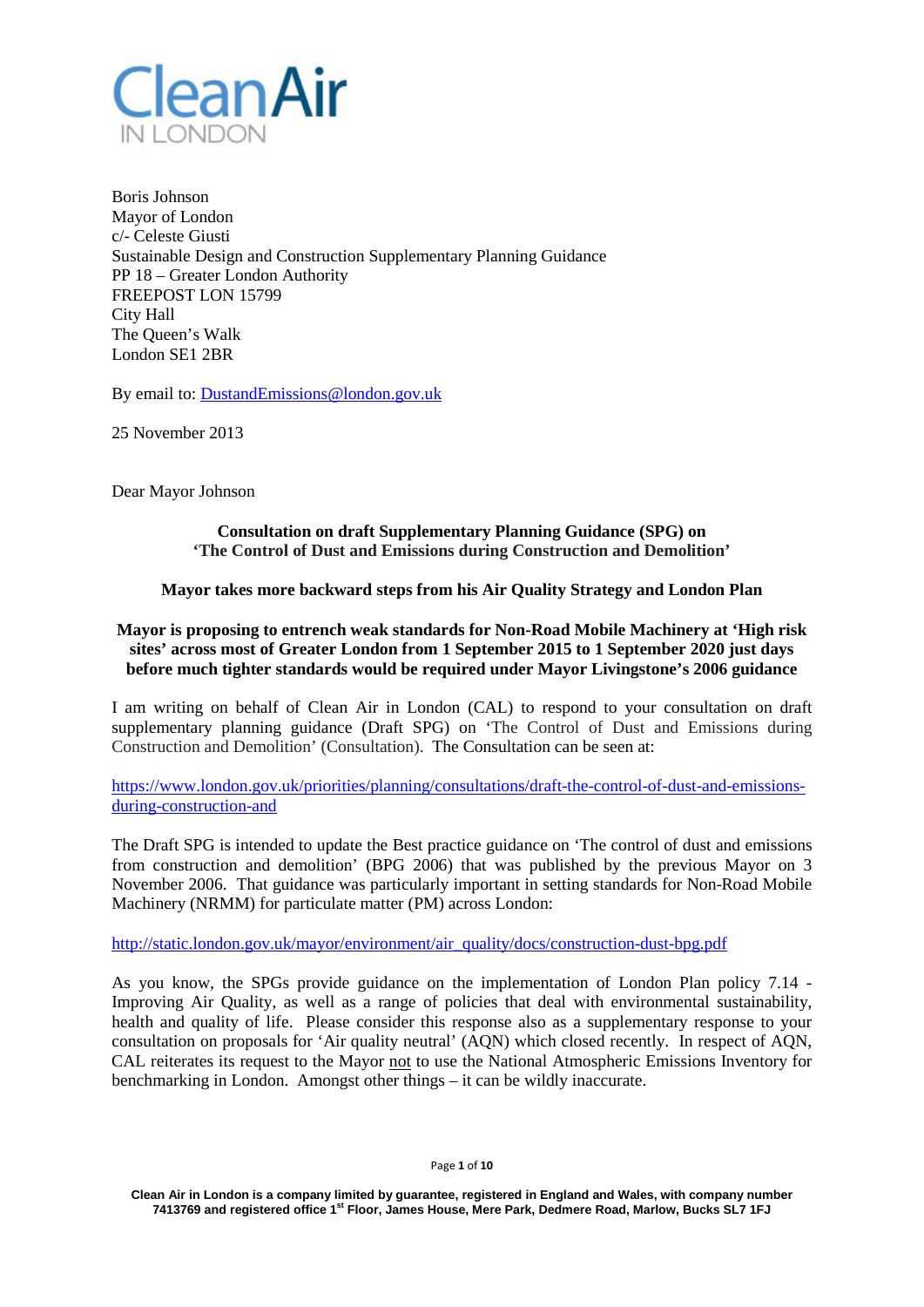

While the Draft SPG would not have formal development plan status, after its consultation period and if it were formally adopted by you as supplementary planning guidance under your powers under the Greater London Authority Act 1999 (as amended) it would be a material consideration in drawing up local and neighbourhood plans and in taking planning decisions.

CAL is concerned separately that the Draft SPG is proposing a much weaker package of measures, particularly in relation to NRMM for PM, than was expected by the Mayor's Air Quality Strategy (MAQS) published on 14 December 2010. The only exception is the introduction of requirements for emissions of oxides of nitrogen (NOx) (which should anyway refer instead to nitrogen dioxide  $(NO<sub>2</sub>))$ . See below for details.

# **London Plan**

CAL has often said that the inclusion in the London Plan, which was published in July 2011, of a (largely) good Policy 7.14 on Air quality may have been your biggest environmental and public health achievement in your first term. The London Plan can be seen at:

<http://www.london.gov.uk/priorities/planning/london-plan>

[http://cleanairinlondon.org/indoor-air-quality/eight-wins-for-clean-air-in-london-in-new-london](http://cleanairinlondon.org/indoor-air-quality/eight-wins-for-clean-air-in-london-in-new-london-plan/attachment/cal-155-london-plan_policy-7-14_pages-229-to-231_v2/)[plan/attachment/cal-155-london-plan\\_policy-7-14\\_pages-229-to-231\\_v2/](http://cleanairinlondon.org/indoor-air-quality/eight-wins-for-clean-air-in-london-in-new-london-plan/attachment/cal-155-london-plan_policy-7-14_pages-229-to-231_v2/)

Policy 7.49 on page 230 states:

*The GLA and London Council's Best Practice Guidance on 'The Control of Dust and Emissions from Construction and Demolition' provides one mechanism by which planning can address such issues. It is proposed that this guidance will be reviewed with a view to it being consulted on and published as supplementary guidance to the London Plan.*

## **Mayor's Air Quality Strategy**

The London Plan policy is supported by an unambiguous earlier commitment in the MAQS to 'ensure that no new development has a negative impact on air quality in London'. See:

<http://www.london.gov.uk/priorities/environment/publications/mayors-air-quality-strategy>

In relation to NRMM, 'What needs to be done' stated on page 104:

*4.4.1. The BPG* [2006] *is an important tool to reduce emissions from building demolition and construction sites, which are often located in areas of dense population. For that reason, the Mayor is committed to full implementation of the Guidance by all developers across London.*

*4.4.2. There are some very good examples of best practice implementation throughout London. Box 17 below highlights examples of initiatives that are being implemented in London boroughs. Through the LAQM process and the updated BPG, the Mayor will encourage the spread of such best practice. The Mayor will work with the Considerate Constructors Scheme to help promote best practice.*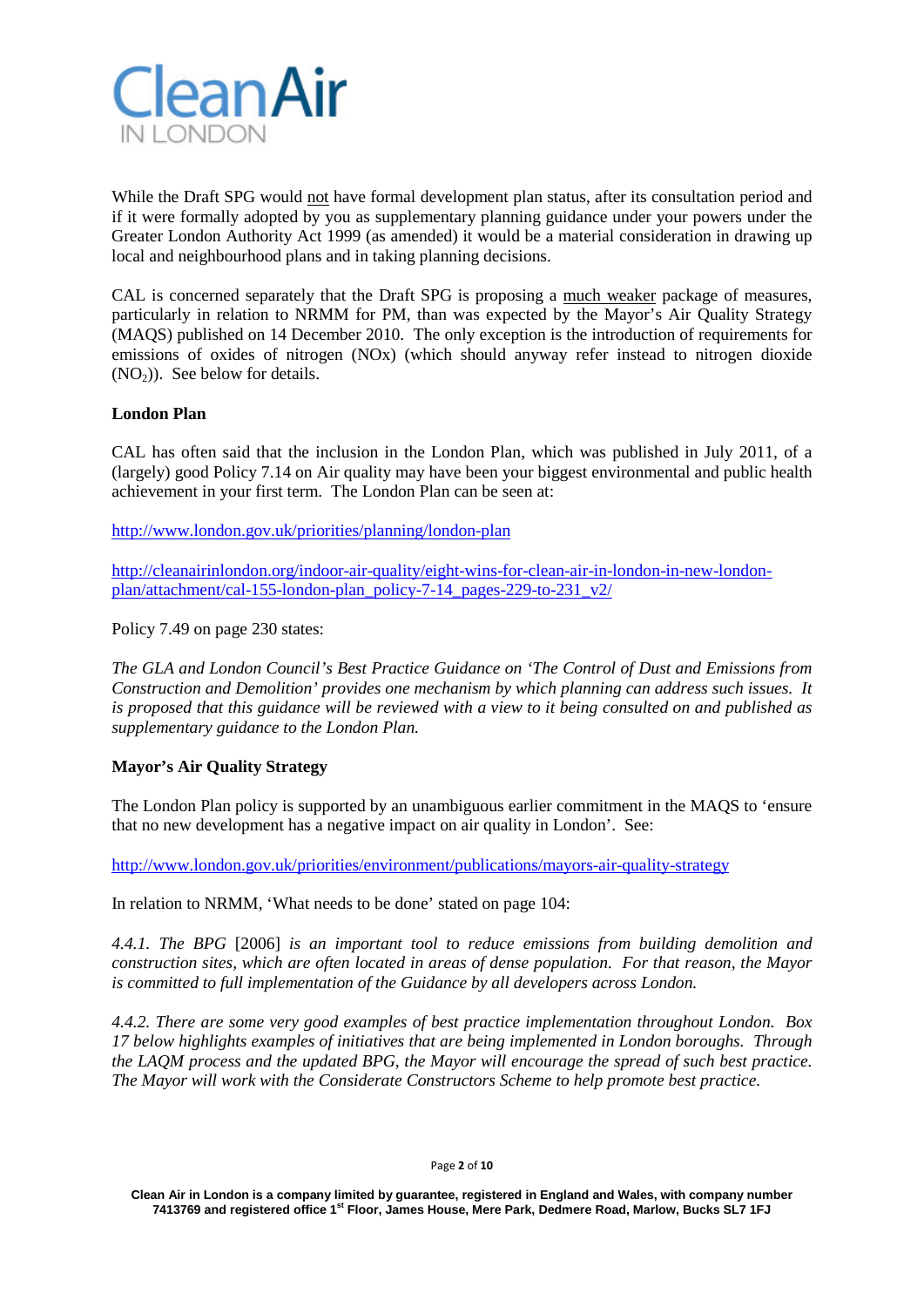

*4.4.3. The GLA is looking for opportunities to work with Crossrail to undertake a demonstration project that examines the operation of retrofit equipment on NRMM on a London construction site. The knowledge gained from this demonstration, as well as other relevant experiences, studies and reports, both from the UK and abroad, will be used to inform a wider review and update of the BPG, to be completed in 2011 in cooperation with London Councils, boroughs and the construction industry.*

*4.4.4. This review is expected to be minor, allowing new techniques and best practice that have been developed since 2006 to be included. The review would also create the opportunity for the BPG to become a more streamlined document contained within Supplementary Planning Guidance, which would be easier for boroughs to enforce. In particular, it will provide clear advice on which elements should be regarded as mandatory and should therefore be actively enforced by boroughs, and which elements are advisory. The Mayor, through the GLA, will encourage boroughs and other developers to include the BPG in their agreements and CoCPs. The GLA Group will also include the BPG within procurement policies for all construction projects. Finally the GLA will promote awareness of the BPG through workshops and information on its website.*

# **CAL emphasis.**

CAL is very concerned that the Draft SPG is sharply inconsistent with expectations set by the MAQS.

Most obviously, the Draft SPG is proposing much weaker NRMM standards than would be implemented under the current arrangements from Autumn 2014 i.e. BPG 2006 automatically updates requirements for PM when new NRMM standards are implemented. Worse, the many loopholes and exceptions in the Draft SPG means: the new guidance is little or no stronger than the voluntary code of BPG 2006 already in place; and would allow developers and construction companies to claim they are adopting a new and presumably better standard given the ever increasing concerns about air pollution in London and elsewhere when this would not be the case.

Frankly, the Mayor's approach seems nonsensical unless he wishes to support developers and construction companies over public health and green industries.

## **Response**

Having produced a (largely) good 'Air quality' Policy 7.14 in the London Plan and deleted the wrong definition of AQN, CAL is gravely concerned you are proposing to take backward steps in the proposed guidance on construction and demolition in the new Sustainable Design and Construction SPG.

CAL's comments on the current consultation include:

## **1. Scale of the problem**

Mayor Livingstone's guidance estimated (page 27) that UK emissions in 1999 of oxides of nitrogen (NOx) from diesel NRMM were 71 kilo tonnes (approximately 8% of all road transport emissions) and 7 kilo tonnes of total PM emissions (16% of road transport emissions).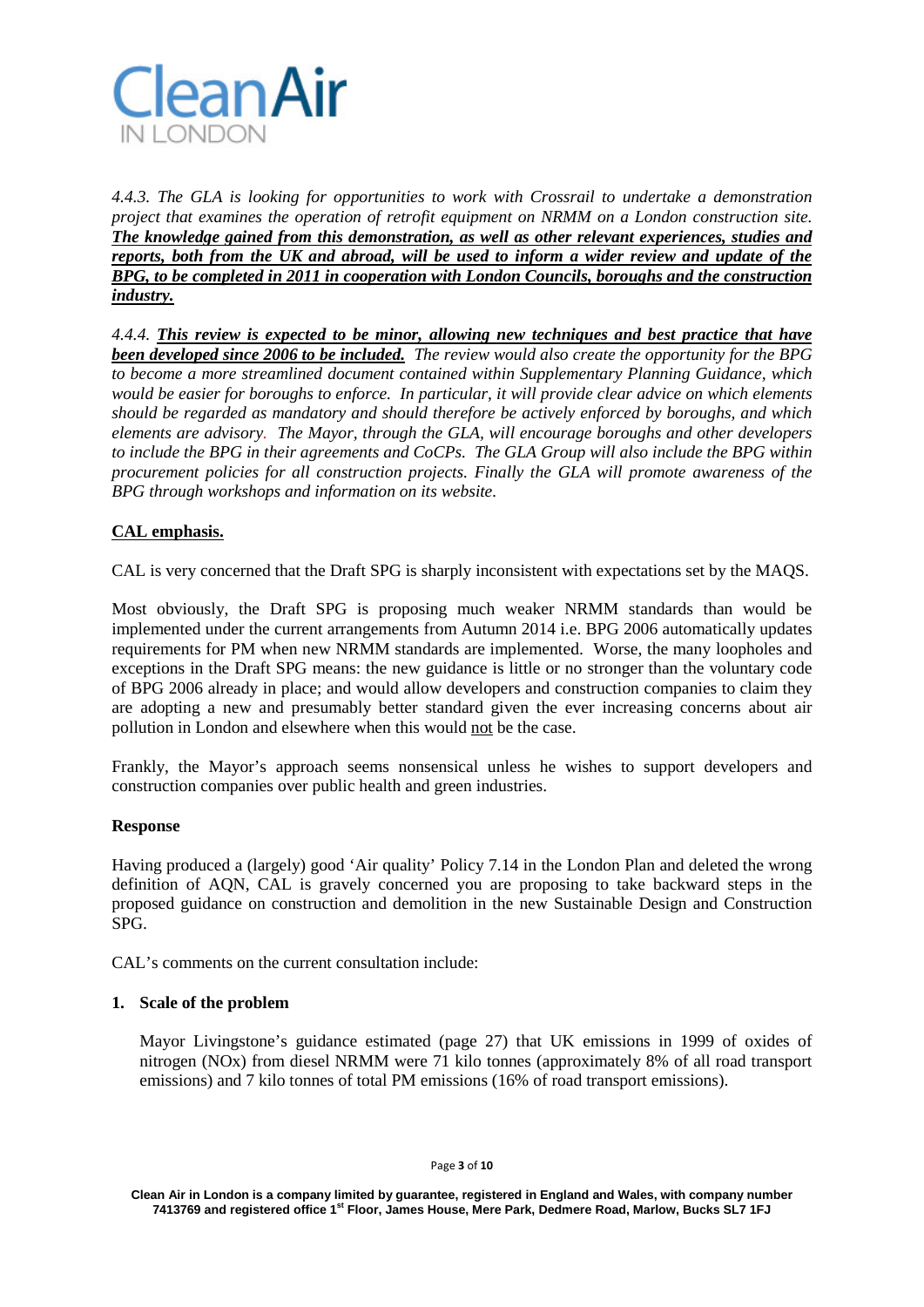

A study for the EU estimated that off-road machinery accounted for approximately one-third of  $PM<sub>25</sub>$  emissions from mobile sources in 2000; proportionally equivalent to that from passenger cars. The report forecasts this proportion to rise to 40% by 2020. As you know,  $PM_2$  is considered to have the greatest health impact on the population as a whole.

Your Draft SPG says "The latest version of the London Atmospheric Emissions Inventory estimates that in 2010 the NRMM used on construction sites was responsible for 12% of NOx emissions and 15% of  $PM_{10}$  emissions in Greater London.

### **2. Polluter pays**

This construction (and demolition) sector has long been regarded, like shipping, as 'low hanging fruit' in offering one of the cheapest ways for society to reduce harmful pollutants. The 'Polluter pays' principle also points to the need to tackle this industry as a major source of deadly air pollution.

It is unfair not to apply the 'Polluter pays principle' to a problem legacy industry. Worse, failing to do so when air pollution laws must still be complied with in full means that:

- tighter standards will have to be imposed on cleaner businesses e.g. HGV drivers;
- green businesses suffer e.g. retrofit companies that invested on the assumption that air pollution laws would be complied with in full; and

meanwhile, while laws continue to be breached, public health suffers. Why is the Mayor favouring therefore some of the worst legacy polluters in London when jobs need to be created in modern sectors if London is to lead the world again?

## **3. Ultra-low sulphur diesel**

BPG 2006 estimated that the use of ultra-low sulphur diesel (ULSD) would *'automatically reduce particulate emissions by 30%. In addition to this, fitting suitable after treatment devices can reduce the remaining particles by at least 85%. As fine particles, are of great concern to health this is, therefore, a very effective way of reducing any health impacts to workers and sensitive receptors'* i.e. people.

The use of ULSD in road transport has been linked to dramatic reductions in particle number concentrations (e.g. in Marylebone Road) and it is an important pre-requisite for the use of abatement equipment.

The Draft SPG is confusing in relation to the use of ULSD. For example, there is no mention of it until a reference in an example given on page 82 in relations to the Thames Gateway Bridge.

CLA understands that the use of 10 ppm ULSD is compulsory for all NRMM. Please make it a requirement in your guidance irrespective of whether or not it is an EU or UK legal requirement.

#### Page **4** of **10**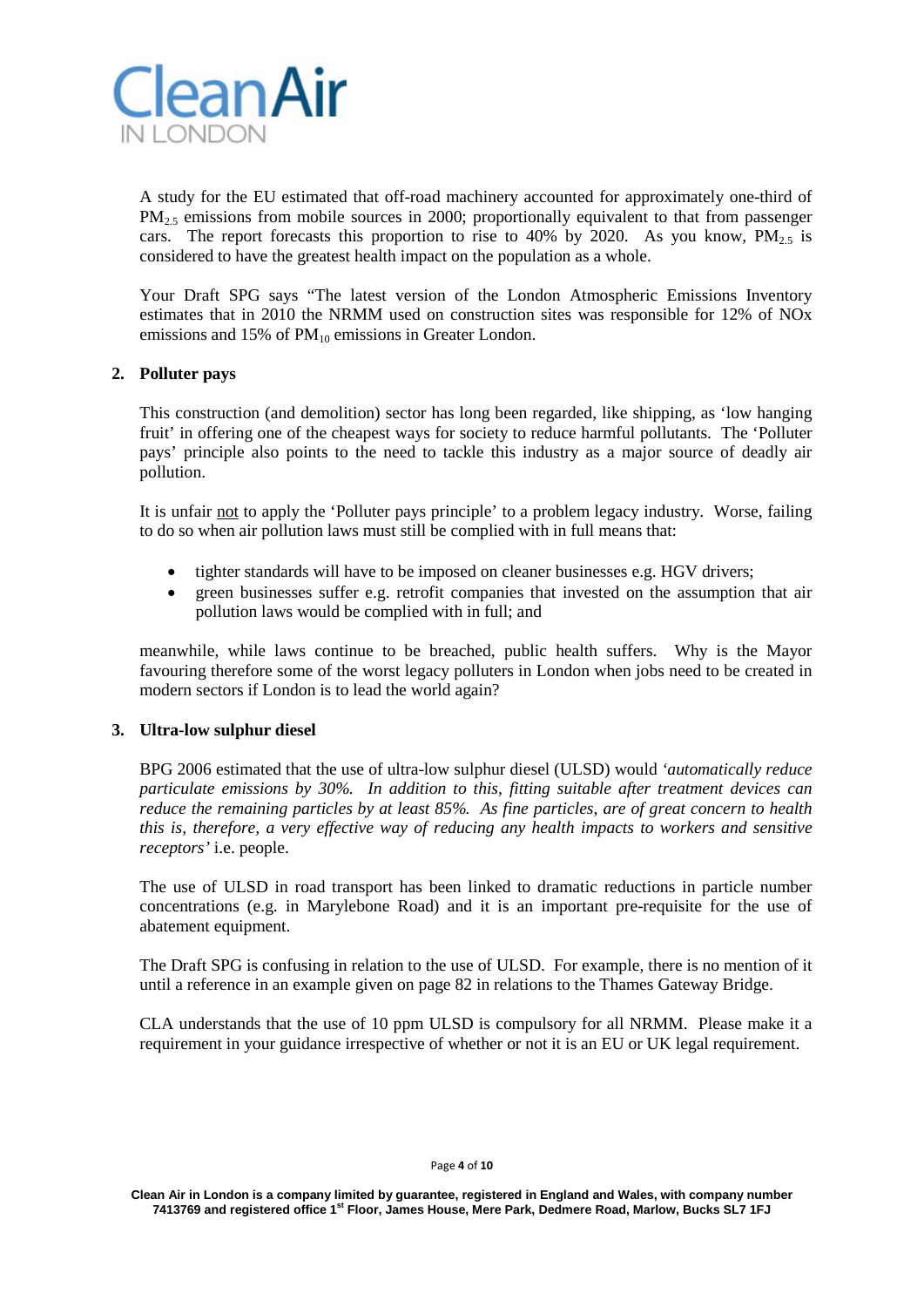

# **4. Relative standard NRMM**

It seems the Mayor is deliberately timing the Draft SPG to have the greatest likelihood of achieving the worst possible outcome relative to the current BPG 2006 guidance.

Under BPG 2006, the standard for all NRMM, with variable speed engines in the Power Band 56 to 560 kW, at High risk sites across Greater London would tighten to Stage IV for PM from as soon as October 2014 (or Stage IIIB at worst).

The Mayor is proposing to endorse new standards a month earlier on 1 September 2015 that would remain in place until 1 September 2020. If correct, this is nothing short of astonishing. For more detail, see below.

| <b>Power Bands</b>                                                                                                                              | 2013                                                 | 2014                                             | <b>September</b><br>1<br>2015 | <b>September</b><br>1<br>2020                     |
|-------------------------------------------------------------------------------------------------------------------------------------------------|------------------------------------------------------|--------------------------------------------------|-------------------------------|---------------------------------------------------|
|                                                                                                                                                 |                                                      |                                                  |                               |                                                   |
| <b>Actual 130<kw<560< b=""></kw<560<></b>                                                                                                       | <b>Stage IIIB</b>                                    | <b>Stage IV</b>                                  | <b>Stage IV</b>               | <b>Stage V?</b>                                   |
| <b>Boris</b>                                                                                                                                    |                                                      |                                                  |                               |                                                   |
| <b>GLA</b><br>$\bullet$                                                                                                                         | Unspecified                                          | <b>Unspecified</b>                               | <b>Stage IIIA</b>             | <b>Stage IIIB</b>                                 |
| CAZ/CW<br>$\bullet$                                                                                                                             | Unspecified                                          | Unspecified                                      | <b>Stage IIIB</b>             | <b>Stage IV</b>                                   |
| Ken - Whole GLA                                                                                                                                 | <b>IIIA</b><br>Stage<br><sub>or</sub><br><b>IIIB</b> | Stage IIIB or IV                                 | Stage IIB or IV               | Stage IV or V5?                                   |
| Actual 56 <kw<130< td=""><td><b>Stage IIIB</b></td><td><b>Stage IIIB</b></td><td><b>Stage IV</b></td><td><b>Stage V?</b></td></kw<130<>         | <b>Stage IIIB</b>                                    | <b>Stage IIIB</b>                                | <b>Stage IV</b>               | <b>Stage V?</b>                                   |
| <b>Boris</b>                                                                                                                                    |                                                      |                                                  |                               |                                                   |
| <b>GLA</b><br>$\bullet$                                                                                                                         | Unspecified                                          | <b>Unspecified</b>                               | <b>Stage IIIA</b>             | <b>Stage IIIB</b>                                 |
| CAZ/CW<br>$\bullet$                                                                                                                             | Unspecified                                          | <b>Unspecified</b>                               | <b>Stage IIIB</b>             | <b>Stage IV</b>                                   |
| Ken – Whole GLA                                                                                                                                 | ШA<br>Stage<br><sub>or</sub><br><b>IIIB</b>          | <b>IIIA</b><br>Stage<br><b>or</b><br><b>IIIB</b> | <b>Stage IIB or IV</b>        | Stage IV or V?                                    |
| Actual 37 <kw< 56<="" td=""><td><b>Stage IIIB</b></td><td><b>Stage IIIB</b></td><td><b>Stages IIIB</b></td><td><math>\ddot{?}</math></td></kw<> | <b>Stage IIIB</b>                                    | <b>Stage IIIB</b>                                | <b>Stages IIIB</b>            | $\ddot{?}$                                        |
| <b>Boris</b>                                                                                                                                    |                                                      |                                                  |                               |                                                   |
| <b>GLA</b><br>$\bullet$                                                                                                                         | Unspecified                                          | <b>Unspecified</b>                               | <b>Stage IIIA</b>             | <b>Stage IIIB</b>                                 |
| CAZ/CW<br>$\bullet$                                                                                                                             | Unspecified                                          | Unspecified                                      | <b>Stage IIIB</b>             | <b>Stage IV</b>                                   |
| Ken - Whole GLA                                                                                                                                 | <b>Stage</b><br><b>IIIA</b><br><b>or</b>             | <b>IIIA</b><br>Stage<br><b>or</b>                | <b>Stage IIIA or</b>          | Stage IV or V?                                    |
|                                                                                                                                                 | <b>IIIB</b>                                          | <b>IIIB</b>                                      | <b>IIIB</b>                   |                                                   |
| Actual 19 <kw< 37<="" td=""><td><b>Stage IIIA</b></td><td><b>Stage IIIA</b></td><td><b>Stage IIIA</b></td><td><b>Stage IIIB?</b></td></kw<>     | <b>Stage IIIA</b>                                    | <b>Stage IIIA</b>                                | <b>Stage IIIA</b>             | <b>Stage IIIB?</b>                                |
| Boris - GLA                                                                                                                                     | No standard                                          | No standard                                      | Kept under<br>review          | $\gamma$                                          |
| CAZ/CW                                                                                                                                          | No standard                                          | No standard                                      | Kept under<br>review          | $\gamma$                                          |
| Ken                                                                                                                                             | <b>Stage II or IIIA</b>                              | <b>Stage II or IIIA</b>                          | <b>Stage II or IIIA</b>       | <b>Stage</b><br><b>IIIA</b><br><b>or</b><br>IIIB? |

Excluding constant speed engines. Major developments only.

#### Page **5** of **10**

**Clean Air in London is a company limited by guarantee, registered in England and Wales, with company number 7413769 and registered office 1st Floor, James House, Mere Park, Dedmere Road, Marlow, Bucks SL7 1FJ**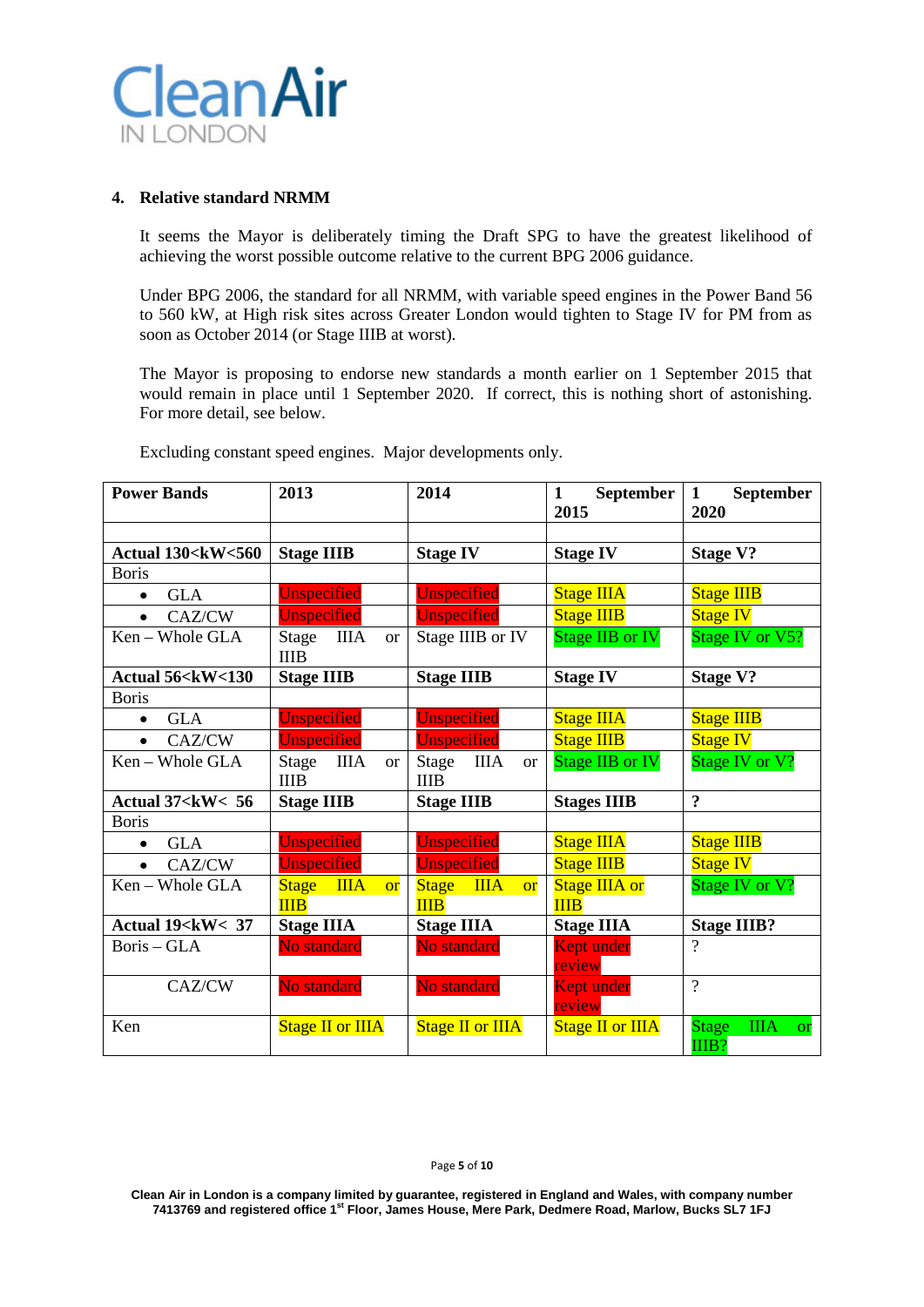

It is very surprising that the Draft SPG appears to define no standards for the next two years i.e. for the period to 1 September 2015.

Mayor Livingstone's highly regarded guidance required tighter NRMM standards at 'High risk sites' which were defined as:

- Development of over 15,000 square metres of land; or
- Development of over 150 properties; or
- Major development referred to the Mayor of London and/or the London Development Agency; or
- Major development defined by a London borough; or
- Potential for emissions and dust to have a significant impact on sensitive receptors.

It seems Mayor Johnson is proposing to implement Stage IIIA for the vast majority of Greater London – including in some of the most polluted areas and near some of the most vulnerable people – weeks before the current BPG 2006 would require Stage IIIB or Stage IV for PM (at least) at many 'High risk' sites.

Further, please rephrase the guidance so it is 'half full' not 'half empty'. In other words, please say the 'latest standard should be used with a minimum of [looser] standard' instead of 'required to meet a minimum [looser] standard'. The strict requirement(s) would be the same but the guidance would be most likely to achieve a better outcome by setting its sights higher.

## **5. Quantum**

A presentation by your officials on 15 October 2013 showed:

- Delaying Stage IIIA across Greater London from 1 July 2014 to 1 July 2015 would more than halve the expected reduction in  $PM_{2.5}$  emissions from 2.0 tonnes to 0.9 tonnes.
- The combined option from 1 September 2015 reduces the  $PM_{2.5}$  reduction from 34.7 tonnes (compared to Stage IIIB across Greater London) to 21.7 tonnes.

Please be more much ambitious.

# **6. 'It ain't dust'**

The Draft SPG is sloppy or worse in its use of the word 'dust'.

'Dust' creates an impression for the general public and others of inert, household dust. However, this could not be further from the truth. Carcinogenic outdoor (and indoor) air pollution largely comprises particulate matter which is also carcinogenic.

CAL urges the Mayor to stop hiding dangerous airborne particles as 'dust'.

#### Page **6** of **10**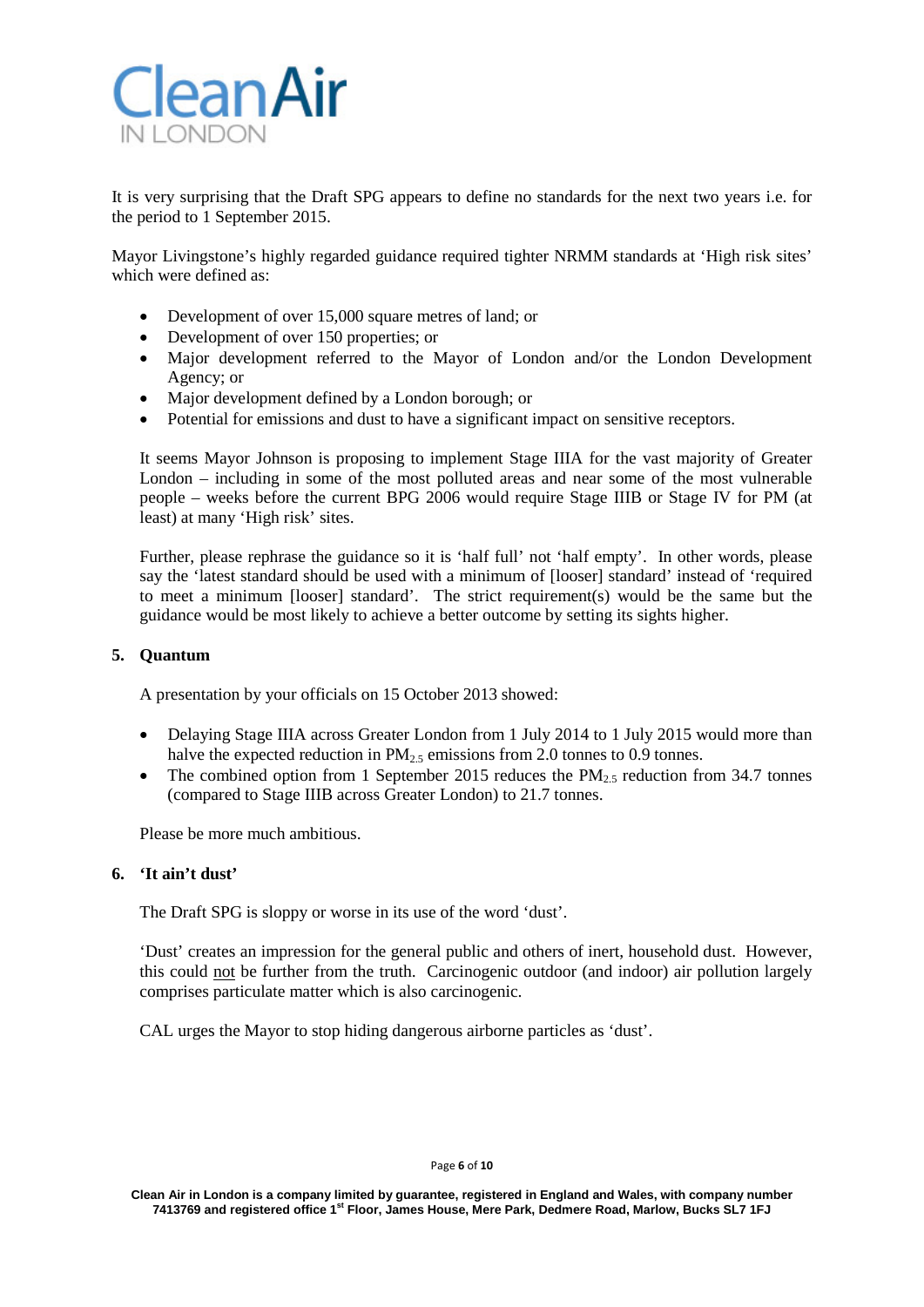

## **7. HSE and other guidance on Workplace Exposure Limits**

As you know, CAL is concerned that regulatory standards for 'dust' are lagging significantly the scientific evidence on health effects. Further, Workplace Exposure Limits are wrongly applied by the Mayor as the standard in places where the public has regular access e.g. London Underground.

[http://cleanairinlondon.org/health/tube-dust-broken-promises-blind-eye-turned-and-duty](http://cleanairinlondon.org/health/tube-dust-broken-promises-blind-eye-turned-and-duty-breached/)[breached/](http://cleanairinlondon.org/health/tube-dust-broken-promises-blind-eye-turned-and-duty-breached/)

<http://cleanairinlondon.org/hot-topics/tube-dust-is-not-safe/>

<http://cleanairinlondon.org/sources/high-levels-of-tube-dust/>

Please make clear in your guidance the need to apply the precautionary principle for exposure to 'dust'.

### **8. Air Quality Statement**

CAL confirms its general support for the new guidance to require an Air Quality Statement.

However, please make clear – as you do for Air Quality (Dust) Risk Assessments – that you include all particulate matter including  $PM_{2.5}$  and  $PM_{10}$ . Please amend the reference to 'dust and NOx control measures' which again create confusion by suggesting  $PM_{2.5}$  or  $PM_{10}$  are 'dust' (page 24). Please also make clear that the statement must assess against impact against EU limit values for  $PM_{10}$  and  $NO_2$  to support 'Air quality neutral'. The Mayor's reference to NOx instead of  $NO<sub>2</sub>$  is sloppy as NO is not considered harmful for health and is not subject to legal requirements or health guidelines. Last but not least, please encourage the use of Air Quality Statements as best practice across London for all developments.

#### **9. Air Quality (Dust) Risk Assessment**

CAL confirms its general support for the new guidance to require an 'Air Quality (Dust) Risk Assessments' subject to the same comments made above about Air Quality Statements.

### **10. Dust and Emission Control Measures**

CAL confirms its general support for the new guidance 'Dust and emissions control measures' subject to the same comments made above about Air Quality Statements.

## **11. Site monitoring**

CAL is pleased to see the Draft SPG including Site monitoring. However, it must include  $NO<sub>2</sub>$  as well as  $PM_{10}$  and focus on protecting public health and ensuring full compliance with limit values instead of avoiding 'complaints'. CAL considers the 250  $\mu$ g/m<sup>3</sup> and 200  $\mu$ g/m<sup>3</sup> trigger levels hopelessly out of date.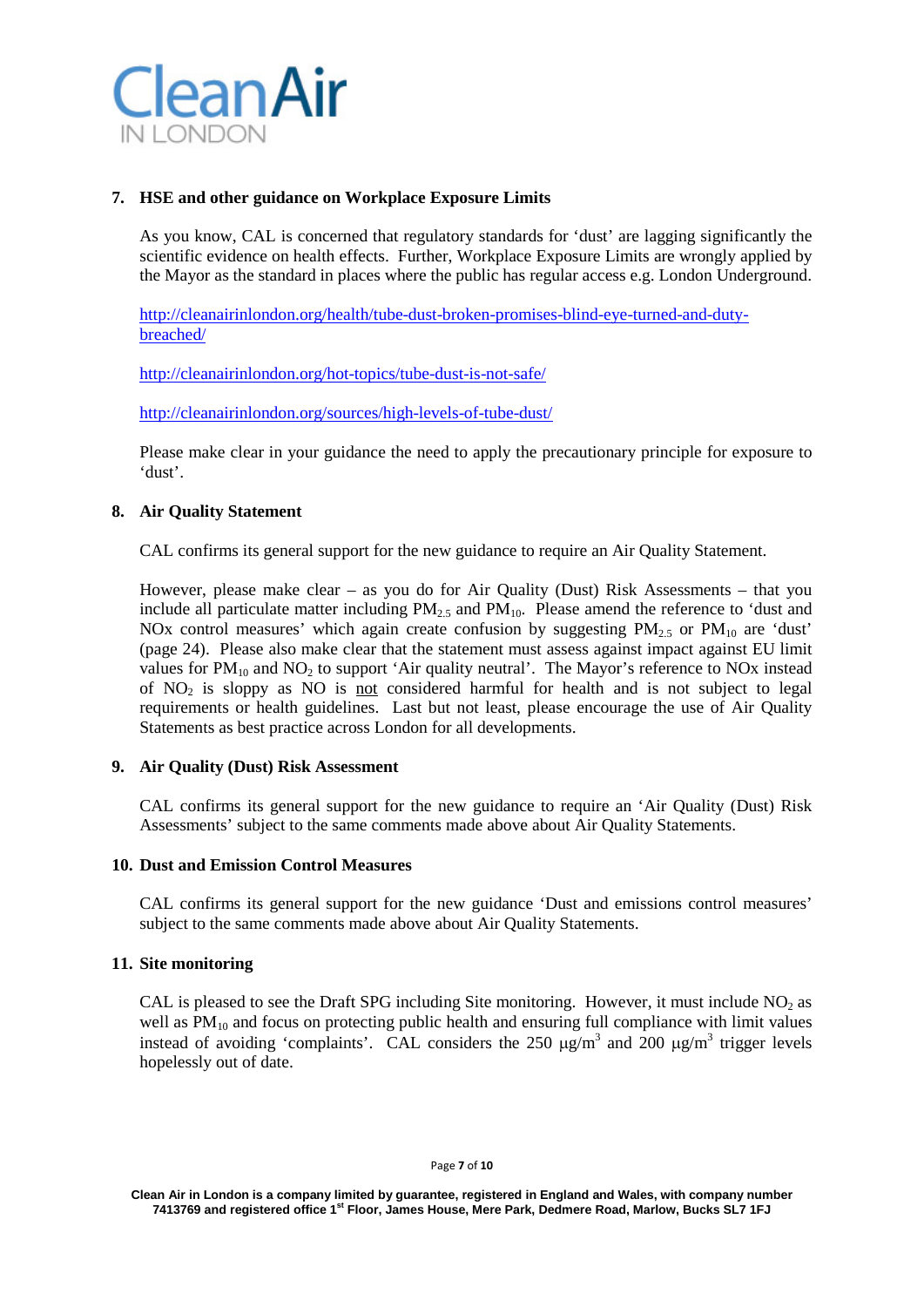

## **12. CAZ and Canary Wharf**

CAL confirms its support for the setting of higher standards in the most polluted areas to reduce inequalities and air pollution more widely. In particular, CAL considers that the Central Activity Zone is a better focus than Central London.

The Mayor has helpfully identified 187 air pollution hotspots across London. For reasons of environmental equity and justice, please set the same standard within a radius of 400 metres around each of these hotspots as those set for the Central Activity Zone and Canary Wharf. Such a requirement would be easy to implement and have the added benefit of reducing air pollution more widely across London. The list of hotspot areas should be published (more clearly than currently on the internet) and reviewed no less frequently than every two years. See:

### <http://data.london.gov.uk/datastore/package/air-quality-focus-areas>

Please respond to the questions below about the application of the 'Public sector equality duty'.

### **13. Compared to Swiss**

The attached analysis shows that Stage IIIB is about 10 times tighter than Stage IIIA for PM. There can be no doubt therefore about the consequences of the Mayor's decision to delay the Stage IIIB requirement for wider Greater London.



Page **8** of **10**

**Clean Air in London is a company limited by guarantee, registered in England and Wales, with company number 7413769 and registered office 1st Floor, James House, Mere Park, Dedmere Road, Marlow, Bucks SL7 1FJ**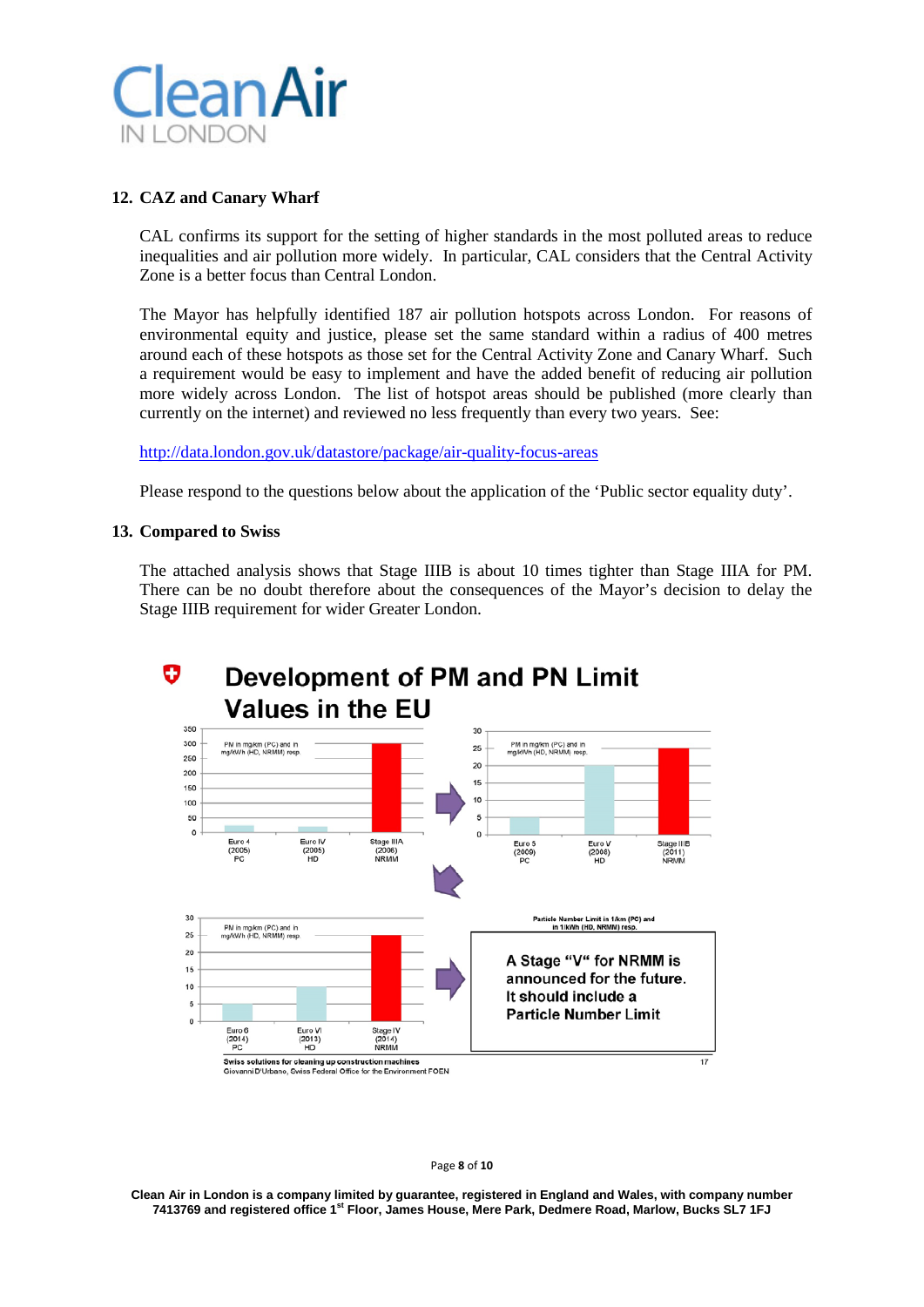

CAL understands the Swiss authorities are pushing for:

• New construction machine engines should be sold with particle filter systems originally equipped by the manufacturers (OEM). This is cheaper, technically easier and more efficient than retrofitting new construction machines.

## $\rightarrow$  A Stage V for NRMM including a PN limit should be introduced as soon as possible

• Existing construction machines should be retrofitted with particle filter systems. An immediate reduction of carcinogenic soot particles is only possible by retrofitting existing machines.

## → **The 'REC Reglement' should be adopted**

The Swiss authorities are pushing for the adoption of Stage V at the same time the Mayor is seeking to enshrine Stage IIIA for most of Greater London until 1 September 2020.

# **14. Certification**

The Draft SPG does not seem to refer to the certification of 'best practices'. Please use the Energy Saving Trust and/or VERT certifications as they are already used for various other schemes in London and elsewhere. Using proven certification schemes would create a stable planning framework for contractors, planners and technology suppliers.

CAL urges the Mayor to specify the use of diesel particulate filters, whether OEM or retrofitted, as the minimum requirement for all NRMM throughout Greater London. There is no excuse for not requiring PM abatement: the equipment is cheap, readily available, reliable and effective.

## **15. Financial and non-financial incentives**

Please use the Mayor's Clean Air Fund to provide 'Financial and non-financial incentives' for the use of PM and NOx abatement technologies in those areas where  $PM_{10}$  and NO<sub>2</sub> limit values are exceeded. Note that developers and contractors may prefer non-financial incentives.

## **16. Exemptions**

CAL is deeply concerned that the wide range of exemptions and exceptions being proposed by the Mayor. In our view, the extent of these means the current Draft SPG is little or no stronger than the BPG 2006 voluntary guidance already in place. Please remove or make stringent any exemptions.

## **17. Directive 2008/50/EC**

Directive 2008/50/EC on ambient air quality and cleaner air for Europe imposes strict limits for the protection of public health and the environment. Please ensure that the AQN guidance is consistent with that Directive and explicitly mentions it, not least with respect to  $PM_{2.5}$ .

**Clean Air in London is a company limited by guarantee, registered in England and Wales, with company number 7413769 and registered office 1st Floor, James House, Mere Park, Dedmere Road, Marlow, Bucks SL7 1FJ**